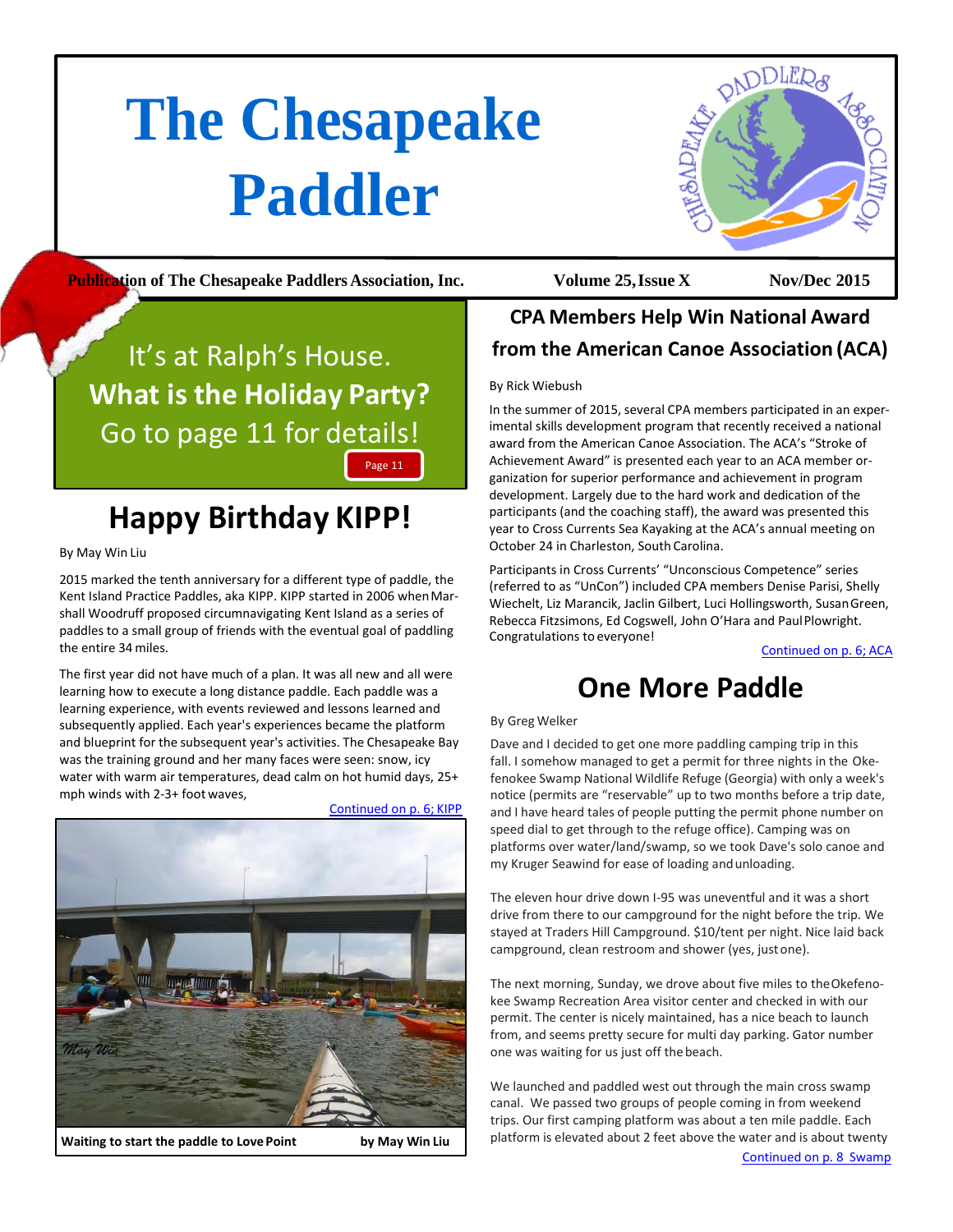#### Page 2 *The Chesapeake Paddler Nov/Dec 2015*

#### <span id="page-1-0"></span>ACA; continued from p. 7

*Usually when I watch people do this the kayak still has forward and backwards movement. It seemed like your body helped finish the turns, involving your whole body in controlling the kayak. (I'm envious, this is what I want to bedoing)*

*Low braces: you get the whole head, hip snap thing.*

*Bottom line: You seemed to have great presence of mind even when being videoed. I couldn't even remember which side to edge on! And best of all, no matter what I commentedabove, you seem to have excellent boat control.*

The final assessment component consisted of a formal assessment(for most of the students) either using the ACA L3 personal skills assessment criteria or the BCU 3\* skills assessment criteria. The formal ACA assessment was conducted by Rick Wiebush (with input from the coaches). The formal BCU 3\* assessment was conducted by Jen Kleck of Aqua Adventures (San Diego) during the Kiptopeke Symposium.

#### **Outcomes**

In terms of intermediate outcomes, both the coaches and the students believe that everyone made incredible progress in a relatively short amount of time. At the end of the program it was clear that people's enthusiasm and confidence was sky-high. Here are two examples of that:

*I have been paddling for several years, but this course has transformed my paddling capabilities, and my perspectives about paddling. It has resulted in expanding the number of competent, enthusiastic, engaged, and active paddlers in the mid-Atlantic kayak community.*

We were well-prepared prior to paddling in challenging conditions. *When briefly exposed to L4 conditions, we were able toconfidently handle our boats due to the skills developed in this course. Most of us were unconsciously using skills that we have been practicing for weeks. Students successfully used the correct stroke or brace at the right time without thinking.* 

One of the outcomes that wasn't really anticipated was the incredibly strong bonds that developed among the group members. The tight group cohesion created a supportive learning environment that allowed people to try things that they might not otherwise do; allowed them to sometimes fail but get right back up and dust themselves off; and gave them tremendous satisfaction when they accomplished something that was met with whoops and cheers from everyoneelse.

The goal of Unconscious Competence was to move people toward mastery of the intermediate skills that are reflected in the ACA L3 and the BCU 3\* criteria. Judging by the number of people who passed one or the other formal assessments, that goal was largely achieved. Three of the participants received the ACA L3 personal skills award, two others received the BCU 3\* award and one received both awards. Of the remaining students, two decided to forego the formal assessment, and two others still have a few skills to master to the point of unconscious competence. They will likely pass the assessment and get their awards in the spring of 2016.

The last outcome  $-$  and maybe the most important  $-$  was that throughout this whole three-month experience, we all – students and instructors alike – has an incredible amount of fun!  $\stackrel{\bullet}{\bullet}$ 



#### Swamp; [continued](#page-0-0) from p. 1

by forty feet, with half of the platform covered with a tin roof like a picnic pavilion. A small walkway leads to a port-a-pot with a pit toilet underneath. This site was partially on land, so we beached our boats to unload. There was a fire ring on the land. There are very few sites where fires are allowed. After setting up our tents and tying them down to posts and other appurtenances on the platform, we relaunched for some more paddling. While paddling in the main canal was an easy 3.5 mph pace, once we left the canal and got into some of the less traveled trails the lilies and other aquatic vegetation slowed our pace to less than three miles per hour. Plus, we were gawking at the scenery and birds, such as White Ibis and Wood Storks. We did about 16 miles that day. That night the low was between 50-60 degrees, and we had no mosquitoes. However, Fluffy, the resident alligator at the platform did show up begging for a handout. Poor Fluffy went hungry that night.



**First Platform Camp by Dave Isbell**

Next morning we relaunched under the watchful eyes of Fluffy and headed back through the canal and then north into the trails to Cedar Hammock platform, about a 10 mile paddle. The location of this platform had puzzled us before the trip, and it did not show up onany maps. We found out at the visitor center that a fire about ten years ago had burned the platform and the surrounding area, and a day use platform had been repurposed at a new location on the trail but not renamed on the map. This platform, consisting of the plasticdock

#### [Continued on p. 9;](#page-2-0) Swamp



**Okefenokee Swamp by Greg Welker**